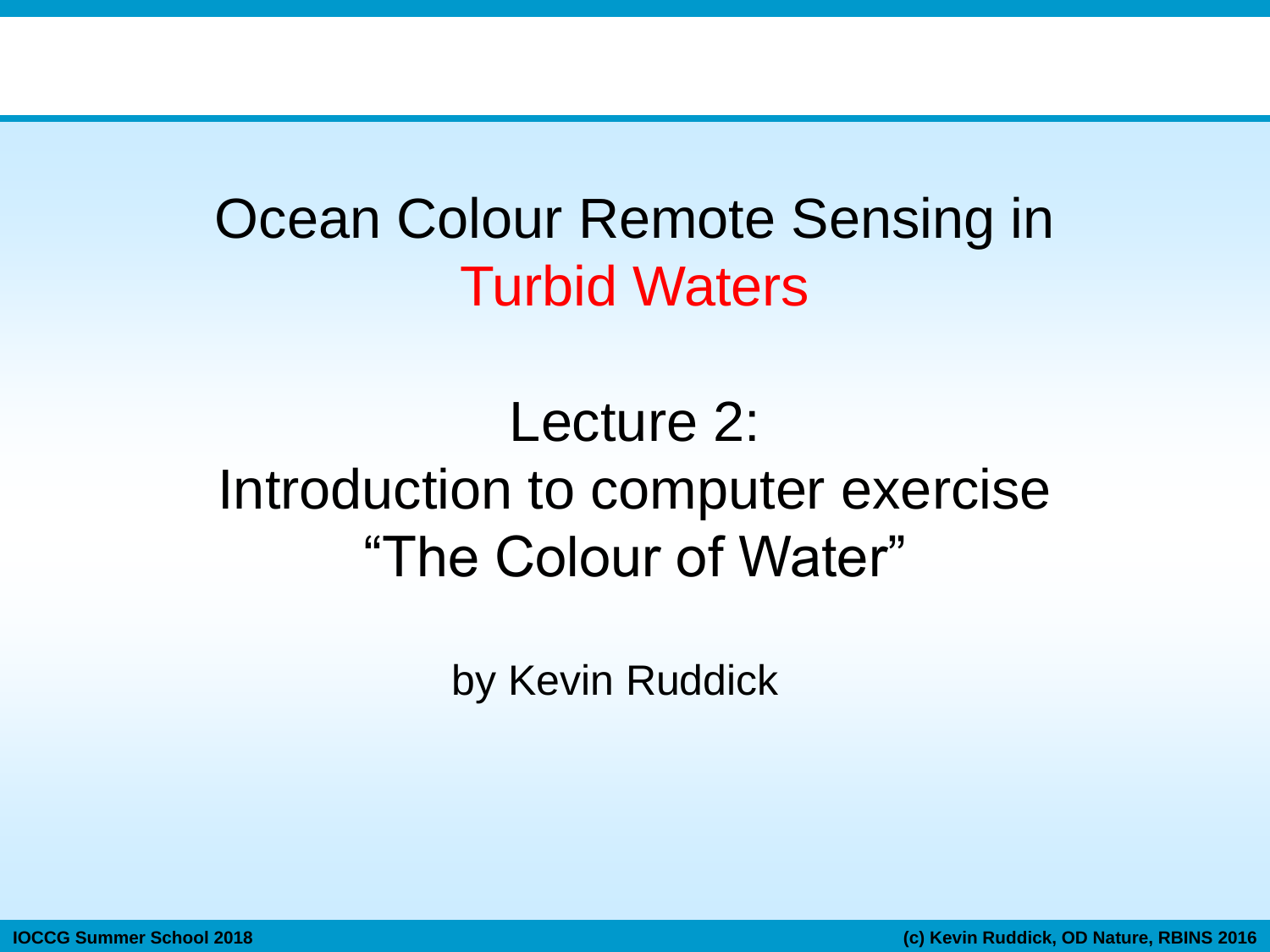# Overview of this lecture

- Objective: introduce the HYPERTEACH ocean colour model as basis for exercise session
- NB. This is an approximate model for educational purposes only
- NOT for ocean colour data processing
- NOT for research grade publications
- JUST for understanding first order variability of marine reflectance
- CONDITIONS of USE:
	- I will not hold anyone responsable for mis-use, etc.
	- I will not use this for ocean colour data processing or research grade publications - for that I will use accurate radiative transfer models such as HYDROLIGHT (water) or 6SV (atmosphere)
	- I will use this model for quickly understanding ocean colour variability
	- I will not cheat and go straight to the answers
	- I will think of ways this could be improved for educational purposes and help by providing suggestions

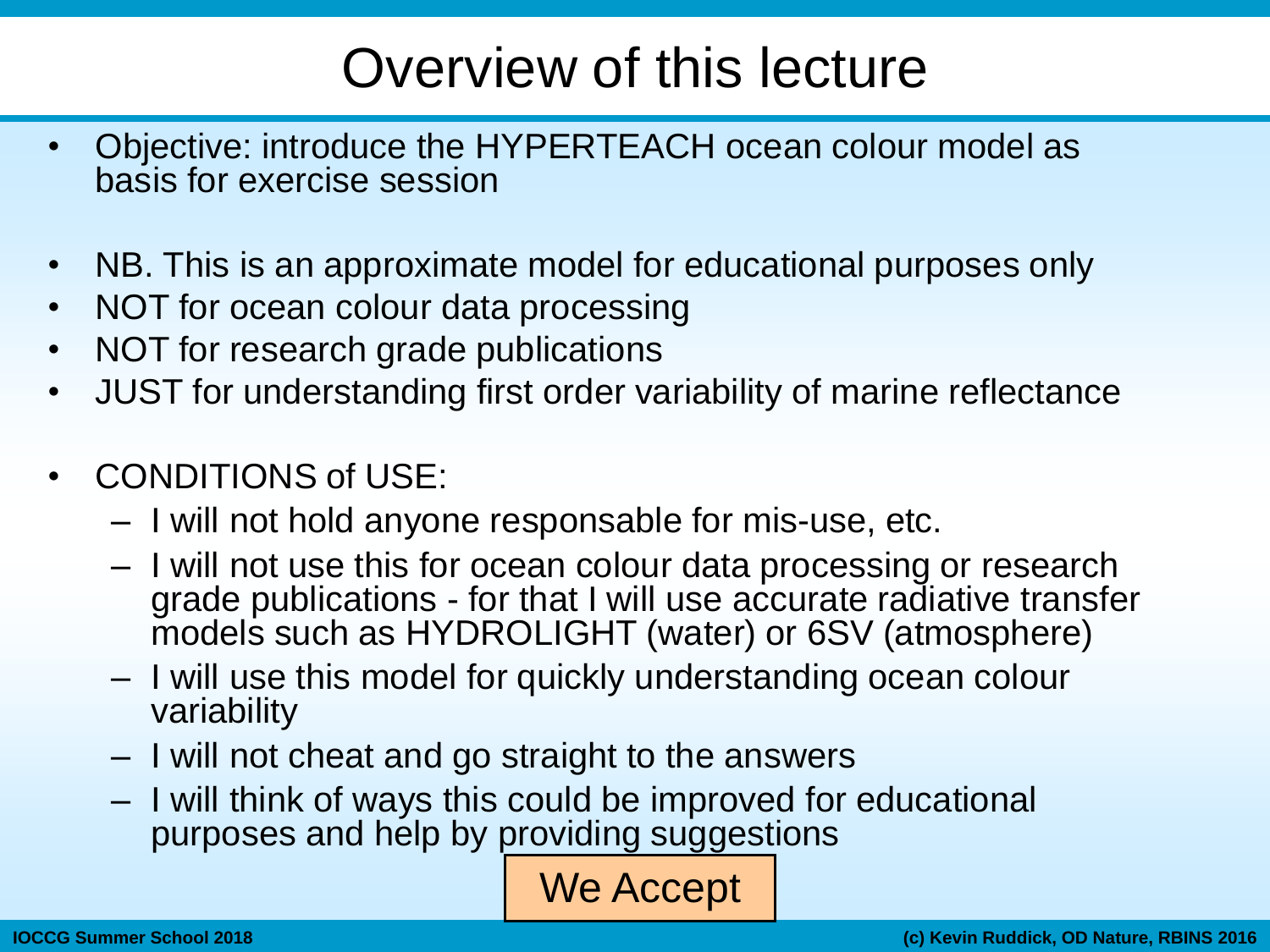#### Variation of reflectance with IOPs

• Gordon-Morel type approximate reflectance model

$$
R_{rs}(\lambda) = \gamma' \frac{b_b(\lambda)}{a(\lambda) + b_b(\lambda)}
$$

• For all but most reflective water, relation is linear:  
\n
$$
b_b \ll a \implies R_{rs}(\lambda) = \gamma \frac{b_b(\lambda)}{a(\lambda)}
$$

• (NB This model is not appropriate for high reflectance)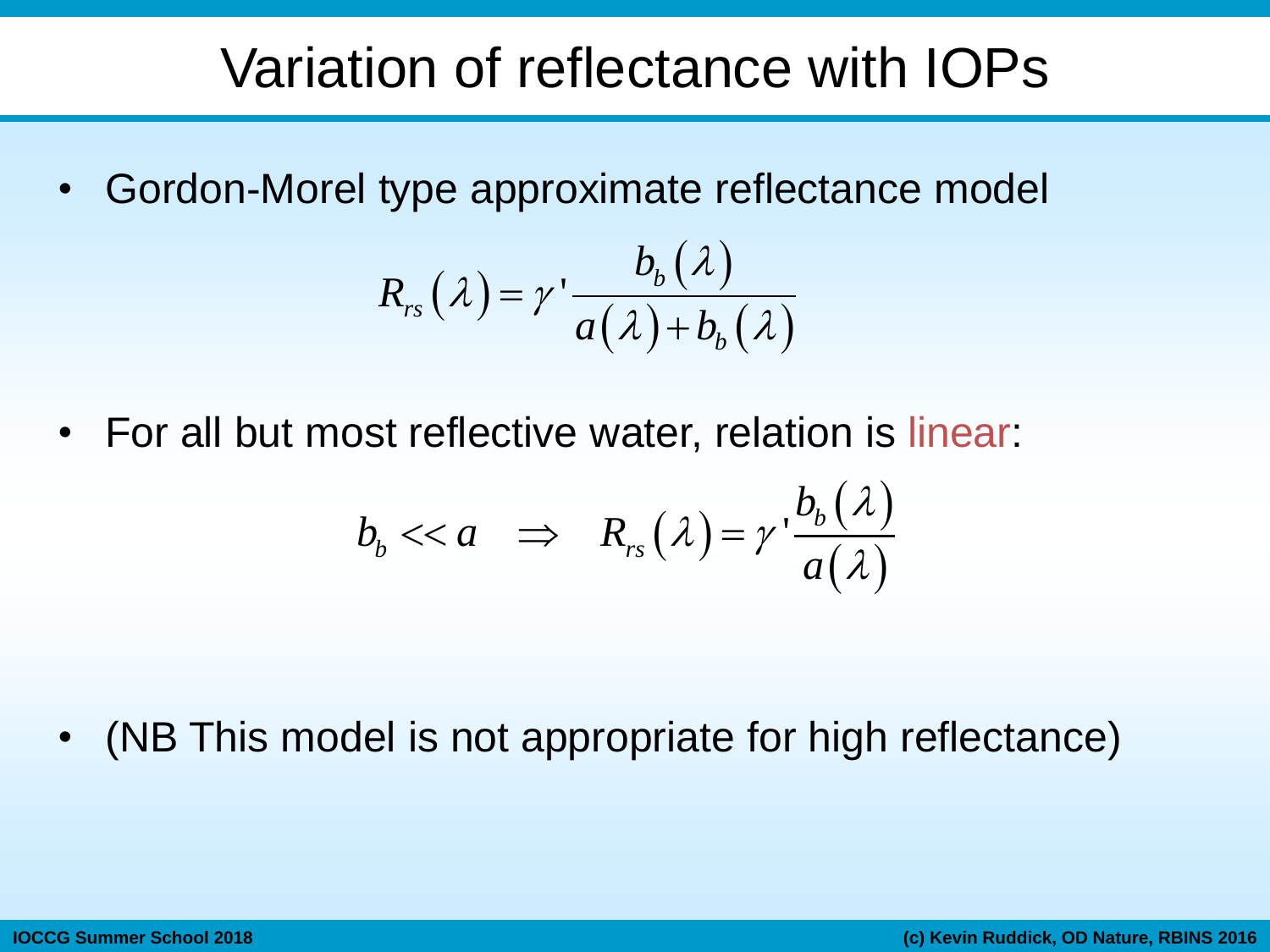#### Decomposition of IOPs: absorption

• The total absorption can be decomposed into a linear sum of (mutually exclusive) components:

> $a(\lambda) = a_{w}(\lambda) + a_{\phi}(\lambda) + a_{CDOM}(\lambda) + a_{NAP}(\lambda)$ Pure water Phytoplankton Coloured Dissolved Organic Matter Non-algae particles (total) yellow substance  $a_Y(\lambda)$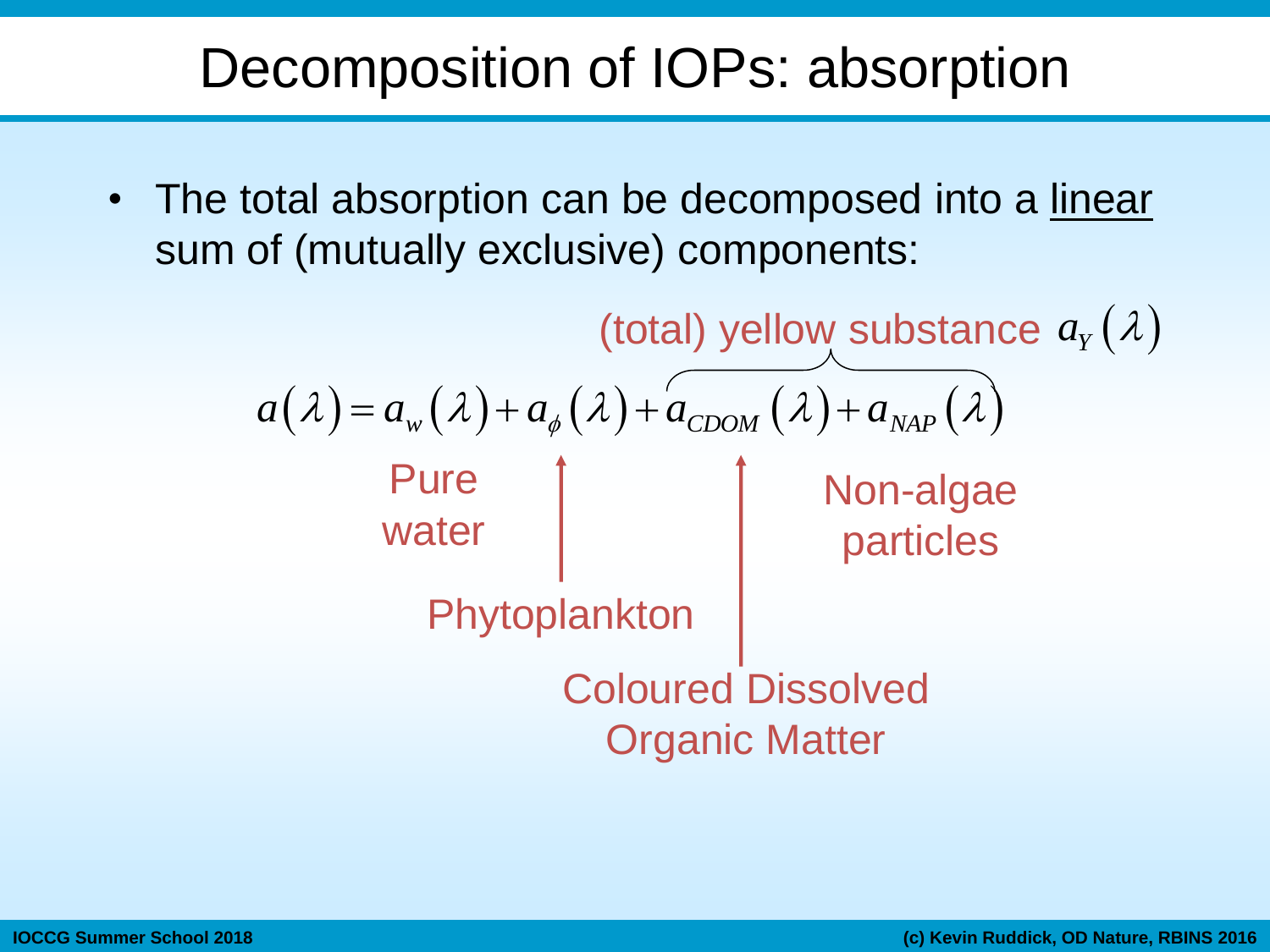#### Decomposition of IOPS: backscatter

• The total backscatter can be decomposed into a linear sum of (mutually exclusive) components:

> $b<sub>b</sub>(\lambda) = b<sub>bw</sub>(\lambda) + b<sub>bb</sub>(\lambda) + b<sub>bwAP</sub>(\lambda)$ Pure water Phytoplankton Non-algae particles (total) particulate  $b_{bp}(\lambda)$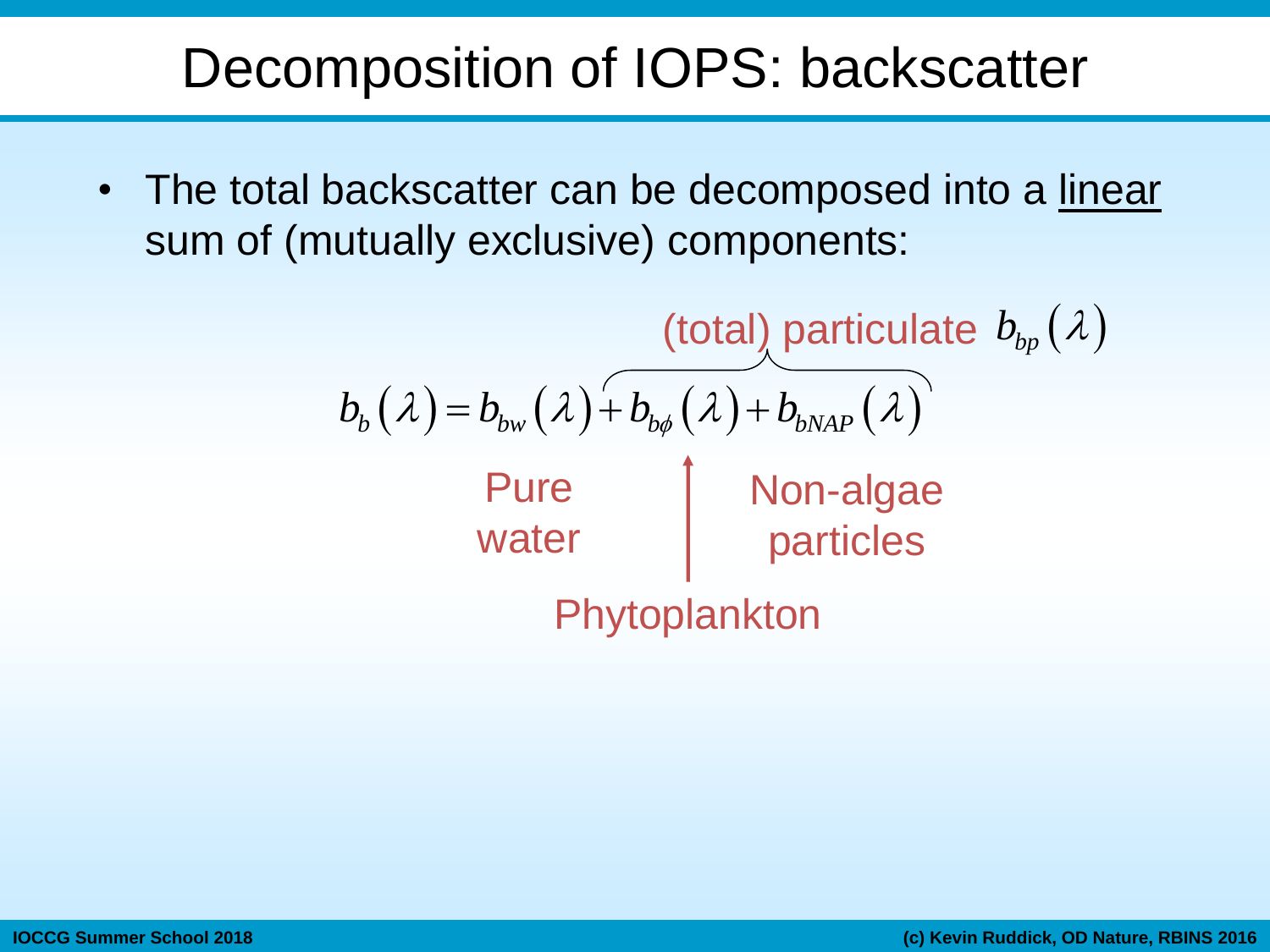### Optical properties of pure sea water (1/3)

- Backscatter of pure sea water (includes bubbles?):
	- Generally low, especially for green-red

v, especially for green-red  
\n
$$
b_{bw} = 0.5 * 0.00288 * \left(\frac{\lambda}{500nm}\right)^{-4.32}
$$
 [Morel, 1974]  
\nPure water backscatter

**Pure water backscatter**

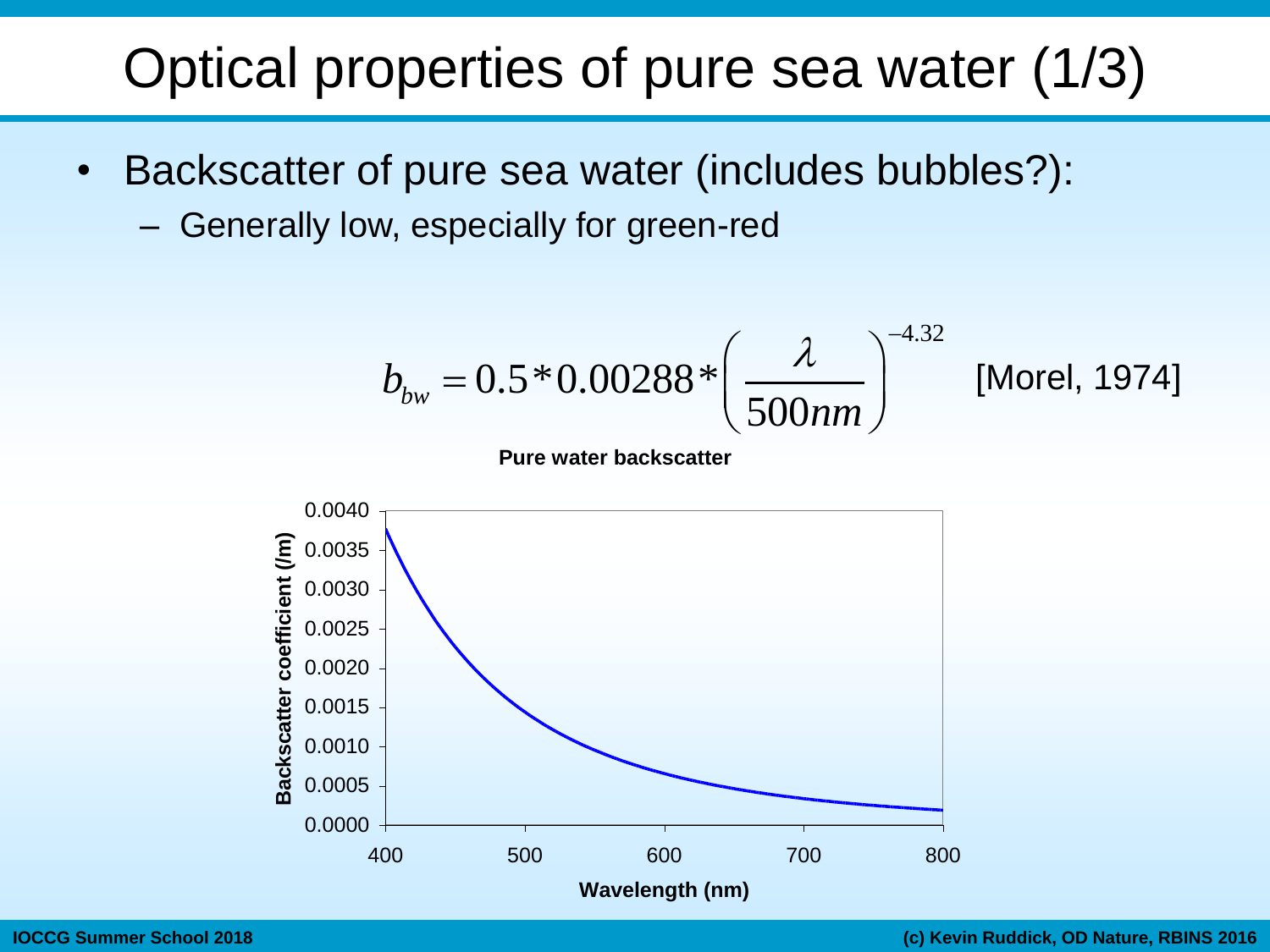# Optical properties of pure sea water (2/3)

- Absorption of pure sea water:
	- Dominant absorber (except in very turbid waters) for red and especially near infrared

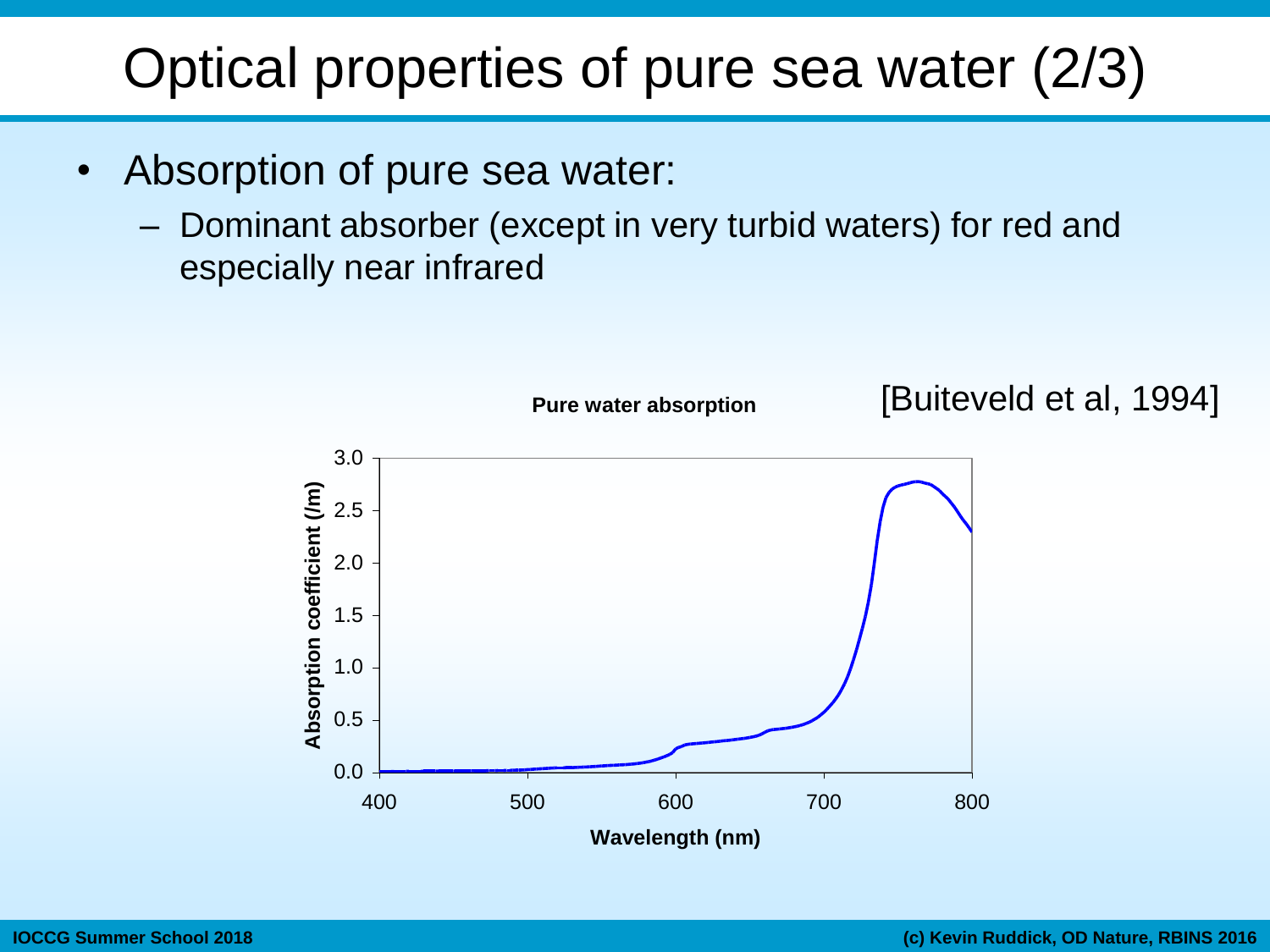## Optical properties of pure water (3/3)

If water contains no other constituents (no phytoplankton or ther constituents (no phyto)<br>loured dissolved organic map<br> $\frac{b_b(\lambda)}{d\lambda} \approx 0.069 \frac{b_{bw}(\lambda)}{d\lambda}$ 

other particles, no coloured dissolved organic matter) then:  
\n
$$
R_{rs}(\lambda) = \gamma \frac{b_b(\lambda)}{a(\lambda)} \approx 0.069 \frac{b_{bw}(\lambda)}{a_w(\lambda)}
$$

**Pure water reflectance**



Not a realistic case, but useful extreme case (blue/violet water)

**IOCCG Summer School 2018 (c) Kevin Ruddick, OD Nature, RBINS 2016**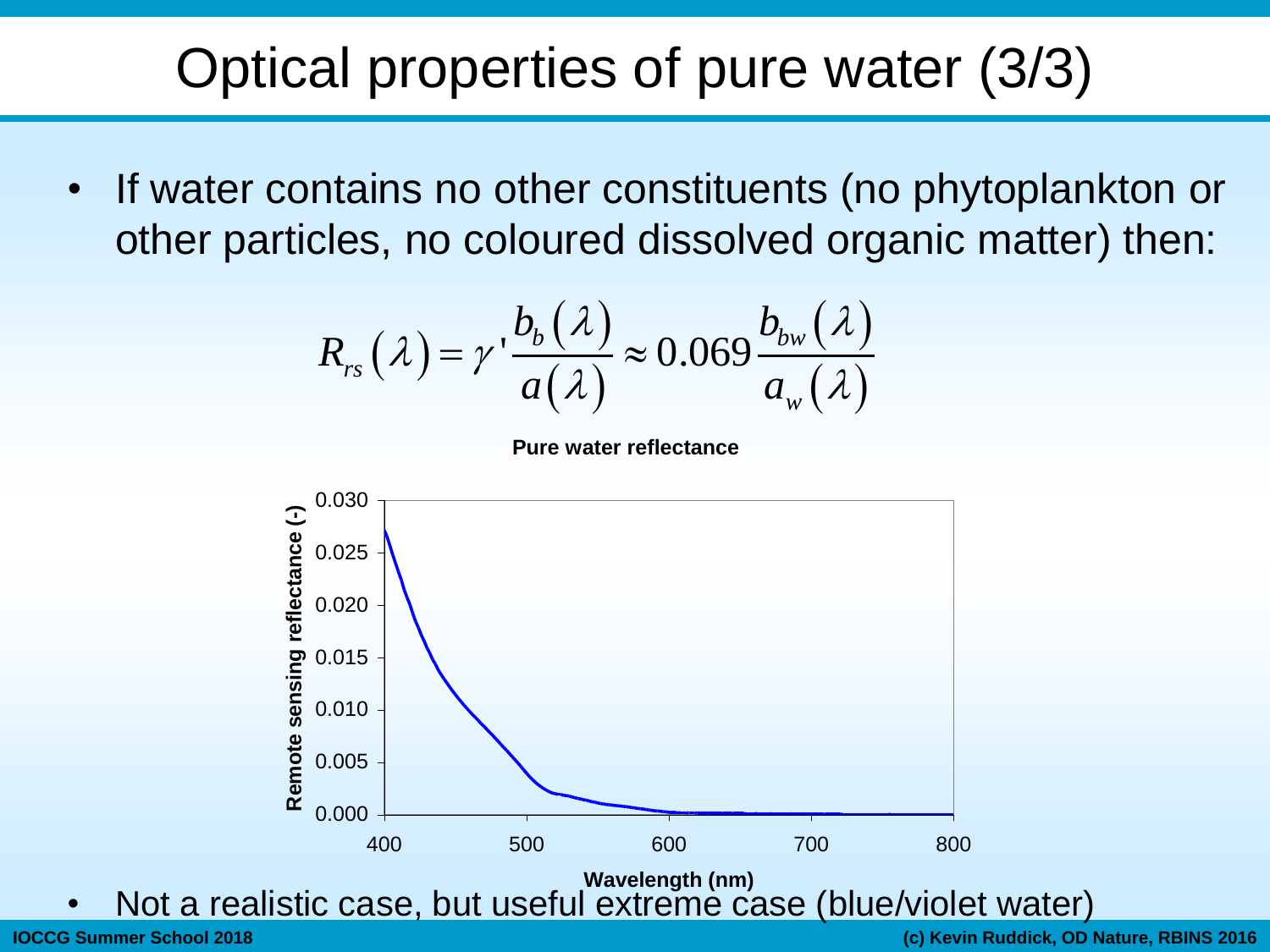- Backscatter of phytoplankton:
	- Main backscatterer in open ocean, relatively flat spectrum  $v \in (-0.65,0)$

| Optical properties of phytoplankton (1/2)                                                                                                            |                           |         |
|------------------------------------------------------------------------------------------------------------------------------------------------------|---------------------------|---------|
| Backscatter of phytoplankton:                                                                                                                        |                           |         |
| – Main backscatterer in open ocean, relatively flat spectrum                                                                                         |                           |         |
| $b_{b\phi} = \left\{ 0.002 + 0.01 * [0.50 - 0.25 \log_{10} C] \left( \frac{\lambda}{550nm} \right)^{\varphi} \right\} * 0.416 * \text{C}^{0.766}$ \n |                           |         |
| [Morel and Maritorena, 2001]                                                                                                                         | Phytoplankton backscatter | C=Chl a |

[Morel and Maritorena, 2001]

**Phytoplankton backscatter**



'=Chl a

0.0000 0.0020 0.0040 0.0060 0.0080 0.0100 0.0120 400 500 600 700 800  $\begin{array}{c|c|c}\n\hline\n\text{E} & 0.0100 \\
\text{E} & 0.0080\n\end{array}$ <br> **Backscatter coefficient** (0.0040<br> **Backscatter coefficient**<br> **Backscatter coefficient**<br> **Backscatter (100**<br> **Backscatter (100**<br> **Backscatter (100**<br> **Backscatter (100**<br>  $-$  Chl a = 0.1 mg/m3 Chl  $a = 1.0$  mg/m3 Chl  $a = 10.0$  mg/m3

**IOCCG Summer School 2018 (c) Kevin Ruddick, OD Nature, RBINS 2016**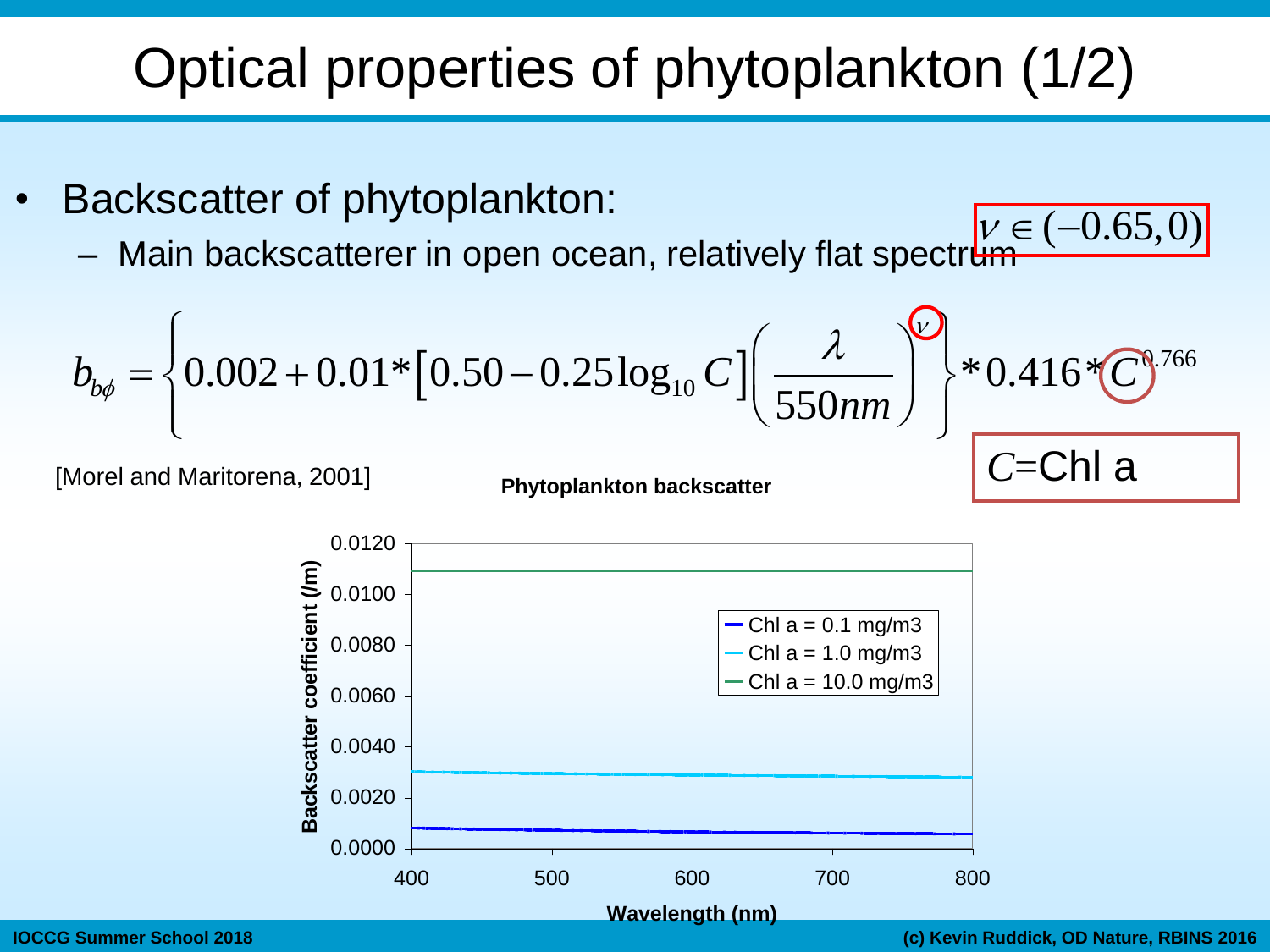# Optical properties of phytoplankton (2/2)

- Absorption of phytoplankton:
	- Main absorber in open ocean, spectral features in blue and red
	- Phyto absorption proportional to Chl *a* (first approximation)
	- Tabulated spectra given as function of Chl a [Bricaud et al, 1995]



#### **Phytoplankton absorption**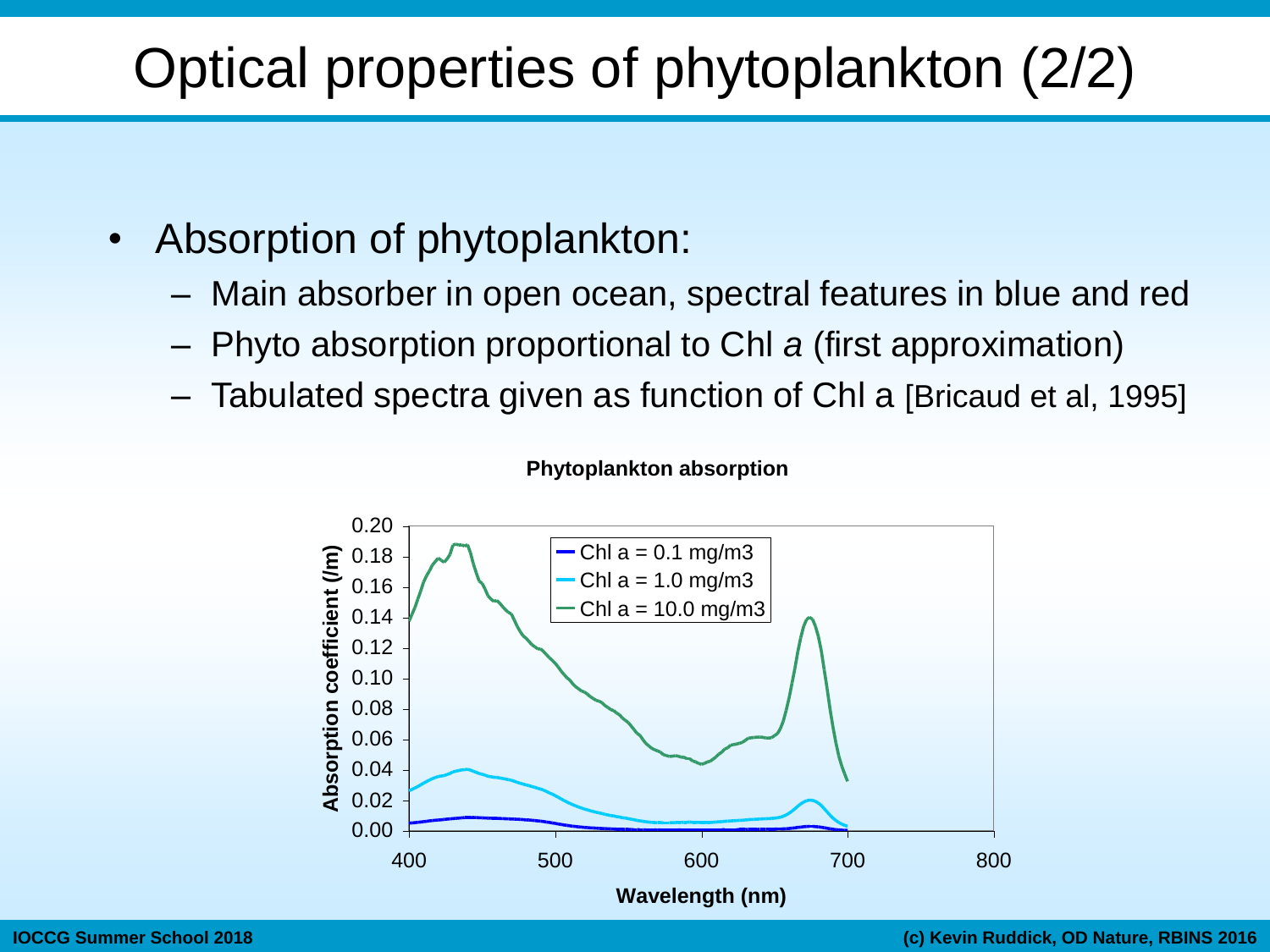### Coloured Dissolved Organic Matter (CDOM)

- CDOM=humic/fulvic acids from degradation of terrestrial or marine vegetation (correlated with salinity or phytoplankton)
	- neg. backscatter, absorbs strongly in blue: « yellow » substance
	- can be main absorber in coastal waters with high river input but low suspended matter e.g. parts of Baltic Sea, Black Sea **Coloured Dissolved Organic Matter (CDOM) absorption**

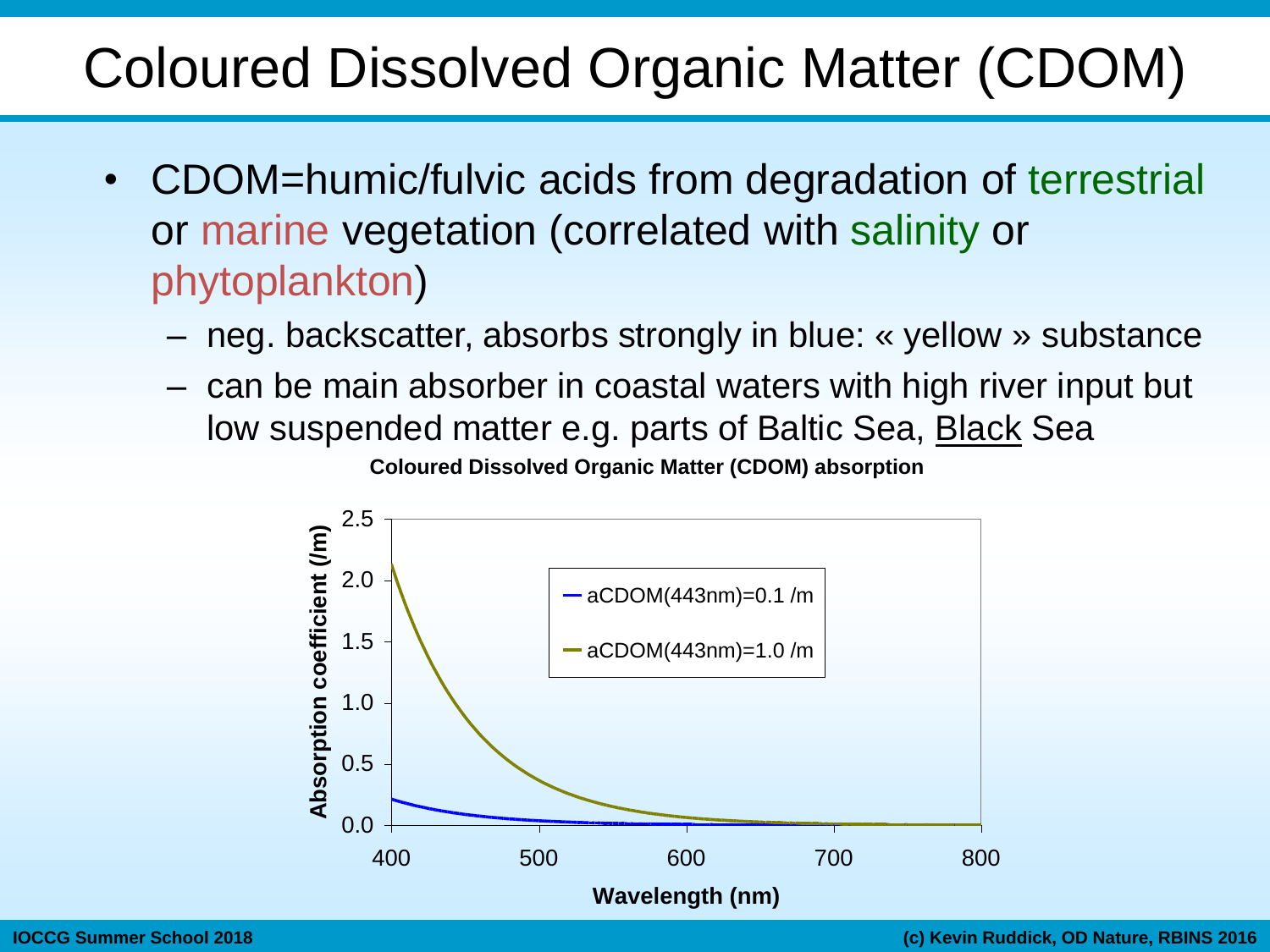# Optical propeties of non-algal particles (1/2)

- Non-algal particles (NAP) may have diverse nature and origin: e.g. mineral particles (coastal/bottom erosion, river outflow), detrital particles (decayed phytoplankton)
- Backscatter relatively flat spectrally, α NAP concentration, can be main backscatterer in coastal and estuarine waters



**Non-algae particle backscatter**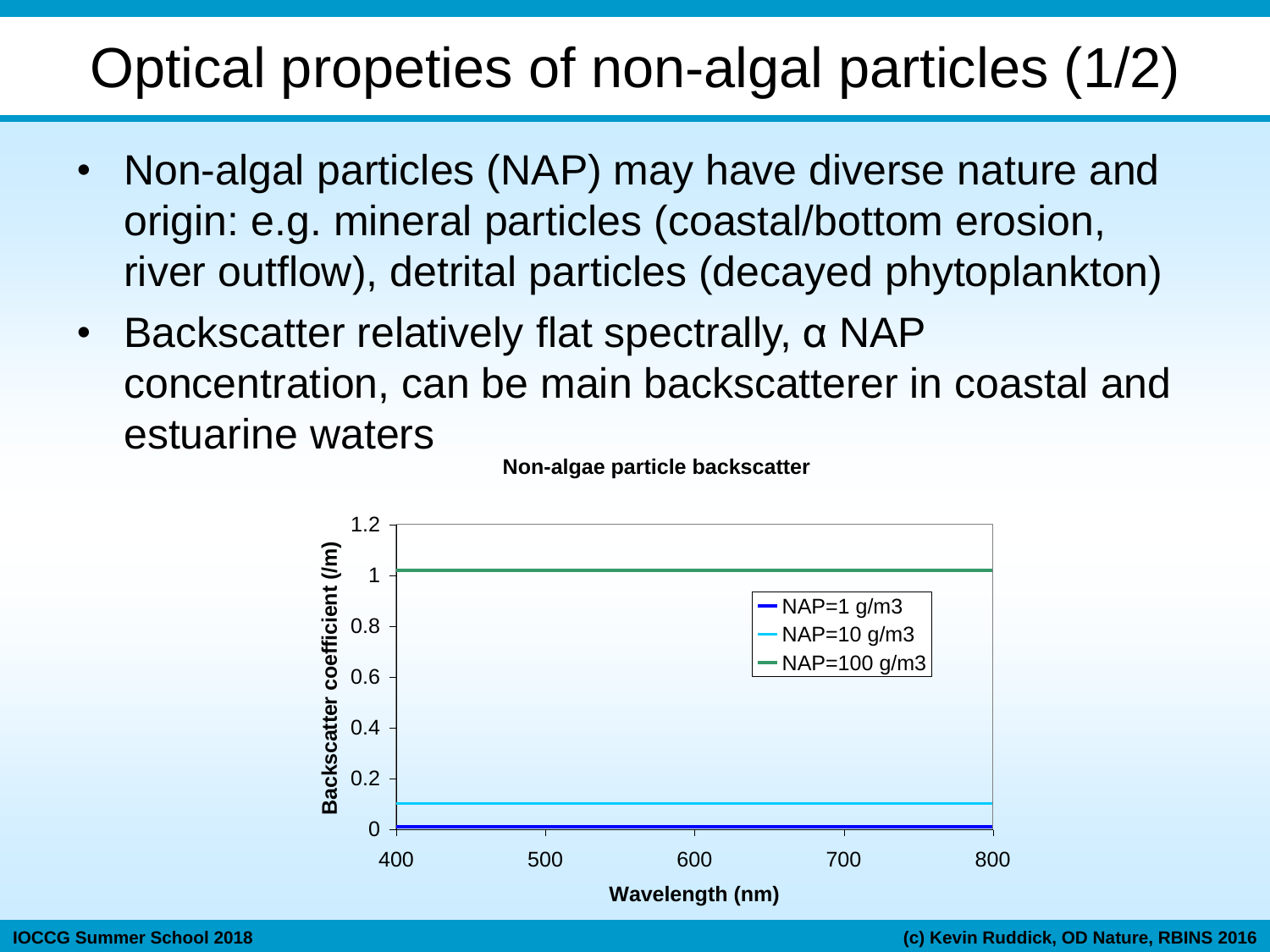#### Optical propeties of non-algal particles (2/2)

- Absorption of non-algal particles is strong in blue (like CDOM) with exponential decrease to higher wavelengths: « particulate » yellow substance
- Proportional to conc. of non-algae particles



**Non-algae particle absorption**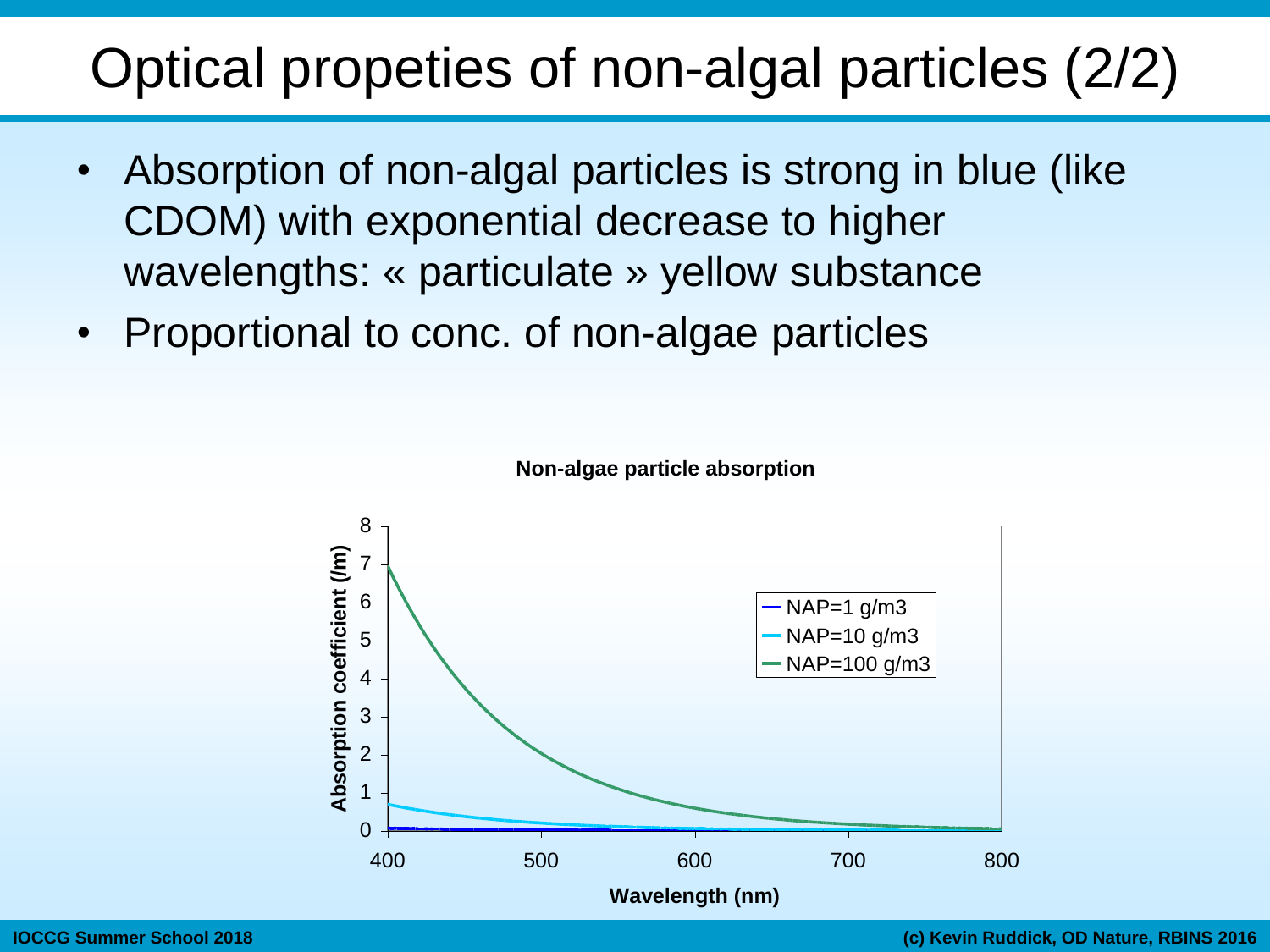#### From water constituents to reflectance via IOPs

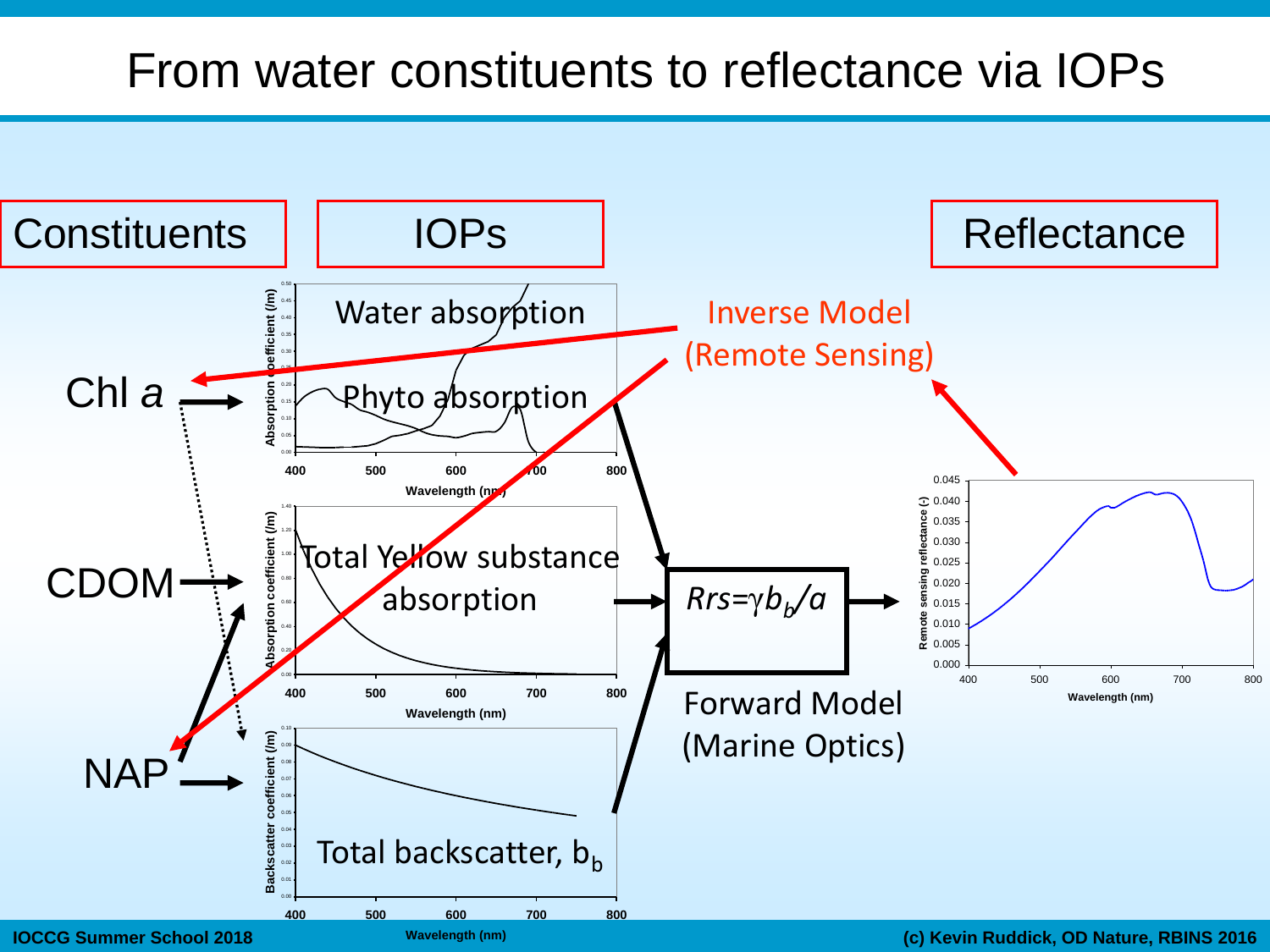#### Example reflectance spectra

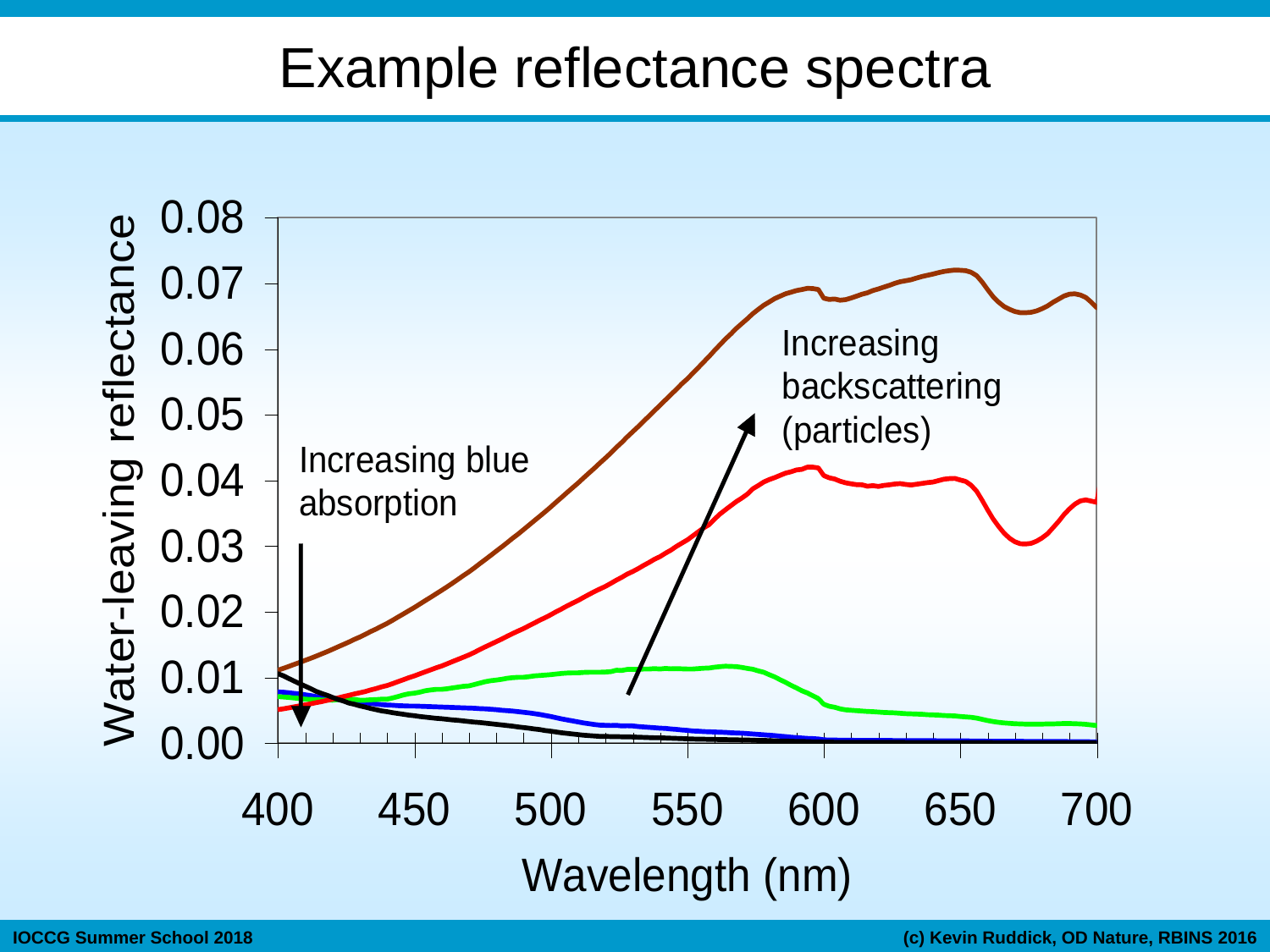#### **Exceptions**

- Assumes:
	- No bottom reflectance
	- No inelastic scattering (fluorescence, Raman, bioluminescence)
	- Vertically homogeneous (no stratification, no deep CHL max, etc.)